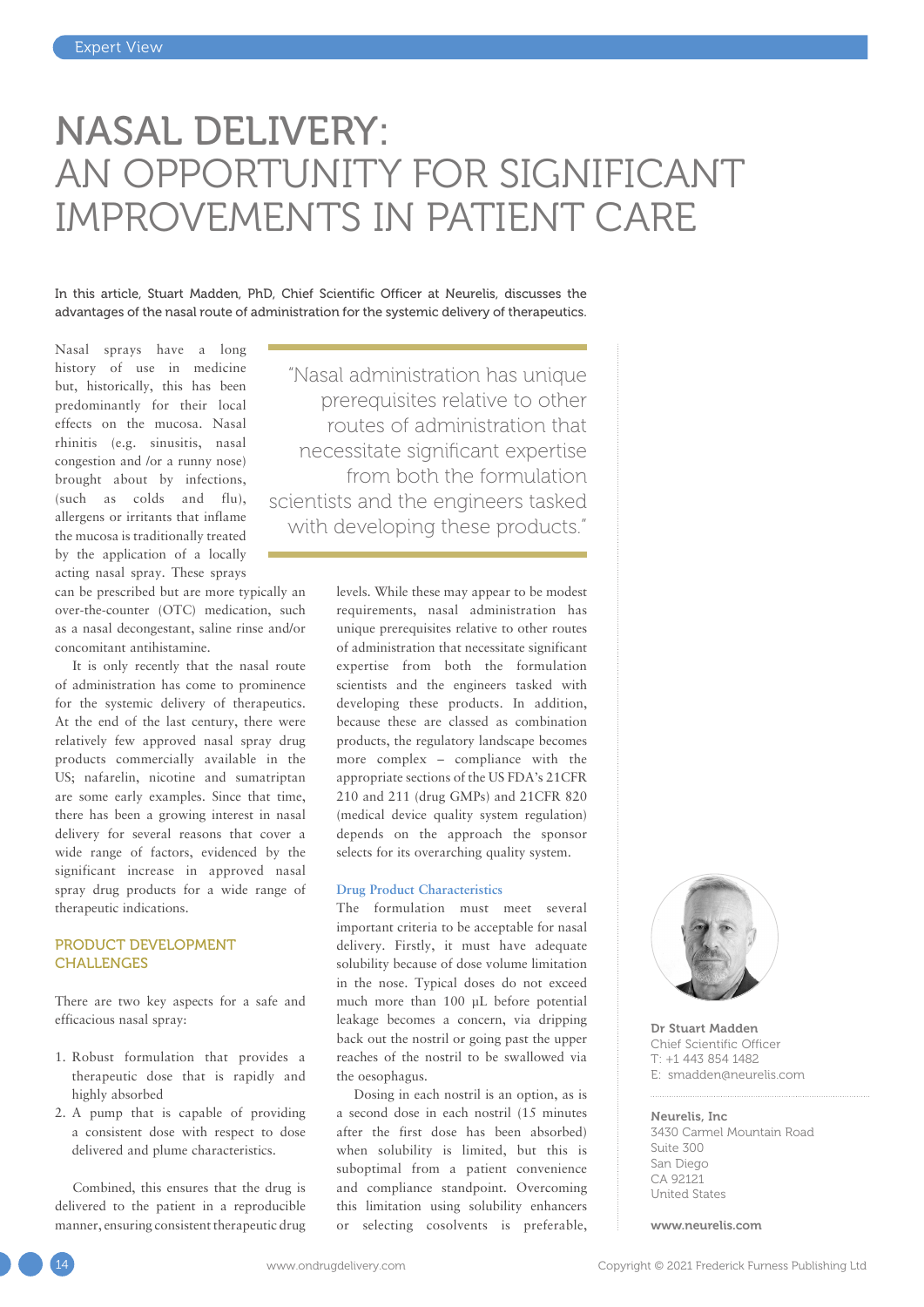"The rheological properties of a solution have a significant influence on the spray characteristics as they relate to droplet size and plume shape."

but potentially difficult due to possible nasal sensitivity that may induce irritation to the mucosal membrane, sneezing or epistaxis, resulting in poor patient compliance and suboptimal dosing.

In addition, the rheological properties of a solution have a significant influence on the spray characteristics as they relate to droplet size and plume shape. Including the need for a buffer system and preservative system further complicates the development. Thus, formulation development has numerous constraints that have to be taken into consideration to achieve a solution suitable for nasal delivery.

Secondly, the extent of absorption is dependent on the rate. The nose has a mucociliary clearance system that effectively replaces the mucosal film approximately every 15 to 20 minutes, so rapid absorption is critical for achieving high bioavailability. In its favour, the nasal cavity is highly vascularised and, because of its relatively small volume, is amenable to the application of various formulation technologies. One approach to increasing nasal residence time is the use of muco-adhesive systems that retain the drug solution longer in the nose. Another is the use of permeationenhancing technologies that facilitate both the rate and extent of absorption. Small, neutral lipophilic drugs, non-ionised acidic and basic drugs tend to be more readily absorbed than hydrophilic, ionised, or high molecular weight drugs.

"Nasal sprays have numerous parameters that must meet predefined acceptance criteria to ensure consistent performance."

High molecular weight drugs can gain significant adsorption improvements with the addition of a permeation enhancer to the formulation. There are numerous examples of absorption enhancers in the literature, including chitosan and its derivatives, bile salts, fatty acids, phospholipids and non-ionic surfactants. The latter, in the form of N-dodecyl β-D-maltoside, has recently been approved in two US commercial nasal sprays. This permeation enhancer can also facilitate the absorption of molecules up to 40 kDa, enabling the nasal delivery of peptides and proteins, that traditionally have had to be delivered via parenteral administration due to enzymatic degradation in the gastrointestinal tract.

#### **Device Characteristics**

Delivery of the formulation must be precise, robust and consistent. Nasal sprays have numerous parameters that must meet predefined acceptance criteria to ensure consistent performance. Dose delivered, droplet size distribution and spray pattern (plume geometry) are a combination of the pump characteristics and the formulation itself, and thus make a unique combination. The device can be single dose, bidose or multidose, depending on therapeutic requirements, and must be robust enough to withstand shipping, handling and other mechanical stresses that are typically encountered in the commercial environment.

#### BENEFITS OF NASAL DELIVERY

Given the complexities of nasal drug development described thus far, it is pertinent to expound on the benefits that nasal delivery has over other routes of administration.

From a patient perspective, a nasal spray is a convenient, discreet, easy to use, easy to carry and reliable way to take medication or, as a caregiver, to administer the medication to someone in their care. The importance of this cannot be underestimated. Nasal sprays are also common in everyday use for allergy treatments so there is a significant level of general familiarity with the use of nasal sprays.

Drugs can be delivered to the systemic circulation via several routes. Parenteral (intravenous, intramuscular, subcutaneous) administration typically provides for full dose delivery but suffers the drawback

"The nasal route is an attractive alternative that provides access to highly vascularised mucosa, is easy to self-administer and can, with the appropriate formulation and delivery system, deliver the drug dose conveniently and reproducibly – and bypass the hepatic metabolism."

of the use of needles and associated patient concerns, as well as the need for a healthcare practitioner for intravenous administration. In contrast, non-parenteral administration (oral or rectal, for example) has the drawback of possible susceptibility to enzymatic degradation or first-pass (hepatic) metabolism. These alone, or in combination, may have a significant impact on the effective dose that eventually reaches the site of action.

The nasal route is thus an attractive alternative that provides access to highly vascularised mucosa, is easy to selfadminister and can, with the appropriate formulation and delivery system, deliver the drug dose conveniently and reproducibly – and bypass the hepatic metabolism.

Another important benefit is the "rescue treatment" setting. Numerous medical conditions call for swift drug administration and rapid onset. A critical example of this would be an opioid overdose, where death can easily result if the drug effects are not quickly reversed. Intravenous administration is often impractical because of the need for a healthcare provider to administer. Using a nasal spray that provides a rapid onset is an ideal solution that can be used by anyone. Additionally, these types of products can be kept on hand by schools, emergency response teams, police and other first responders or caregivers. The rapid onset is also relevant to other situations, for example, treatment of seizures, anxiety attacks, migraines and similar neurological conditions.

An additional aspect of nasal delivery is the potential for direct nose-to-brain delivery. One of the limiting factors of